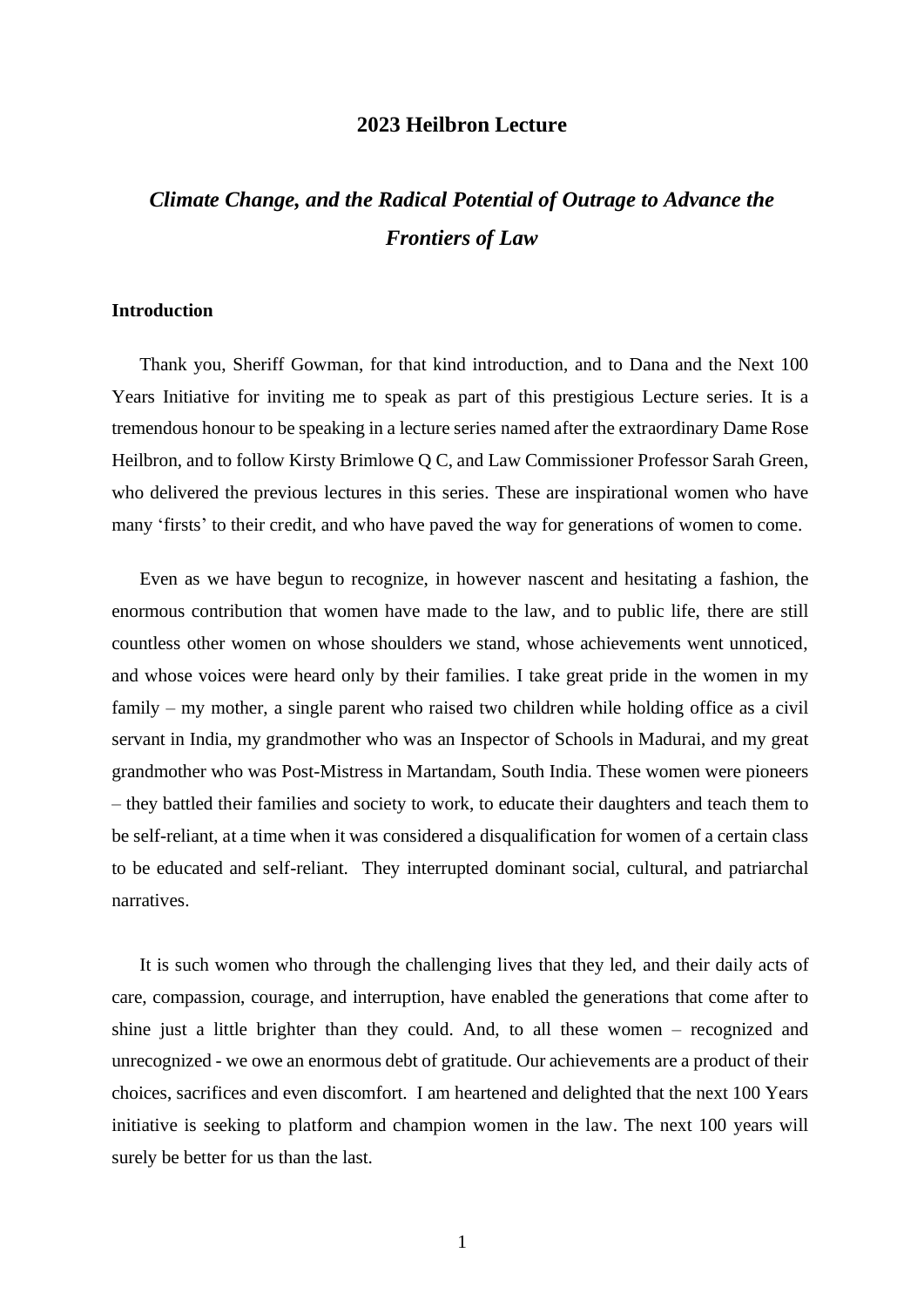The title of my talk today is'Climate change, and the radical potential of outrage to advance the frontiers of law'. I will speak to the intractability of the climate change problem, the limits of existing international law in addressing this civilizational challenge, and the radical potential of outrage in confronting and advancing the boundaries of law. Outrage at the state of our planet, the bleak future we are bequeathing to our children, and the unfairness at the heart of this problematic – within and across generations.

I would like to begin however by stepping back and locating myself as an environmental law scholar. We are all connected to our environment in many ways. I draw sustenance from it daily - whether it is the dawn chorus that I wake up to, the magnolias in full bloom in the spring in my back garden, or the uplifting buttercups in Port meadows as I walk to work.

Even though I was raised in the southern Indian metropolises of then-Madras, and Bangalore, the fragments of memory that make up my childhood are set against the glorious natural landscapes of India – the petrichor as the first monsoon rains hit the parched earth after a searing summer, the coconut trees swaying in the sheets of rain as my train whizzed past carrying me to my cousins in Tuticorin for the summer vacations, the imposing Himalayas shrouded in cotton-candy clouds, and the thundering waterfalls we stood under as children.

But the environment is also a source of enormous anxiety to me  $-$  given our tenuous hold on nature, how much we've taken it for granted in our pursuit of a materialistic life, and how rapidly much of what we love and enjoy about our environment is changing beyond recognition.

I lived in Delhi for several years as an adult - a sprawling, beautiful and historic city teeming with culture, art, and yes, even nature - a green city once filled with one of the largest urban bird populations in the world. Kites that swept down from the towering trees in Lodhi gardens to snatch pieces of food from my then-toddler's fingers, parrots that brightened the early morning hours with their antics, and the sparrows that flitted about on sunlit balconies. Delhi is today the world's most polluted capital city - the kites and parrots are few and far between, and the sparrows have all but disappeared. It is a city that I sadly had to leave to protect my lungs, and to allow my child's lungs to grow.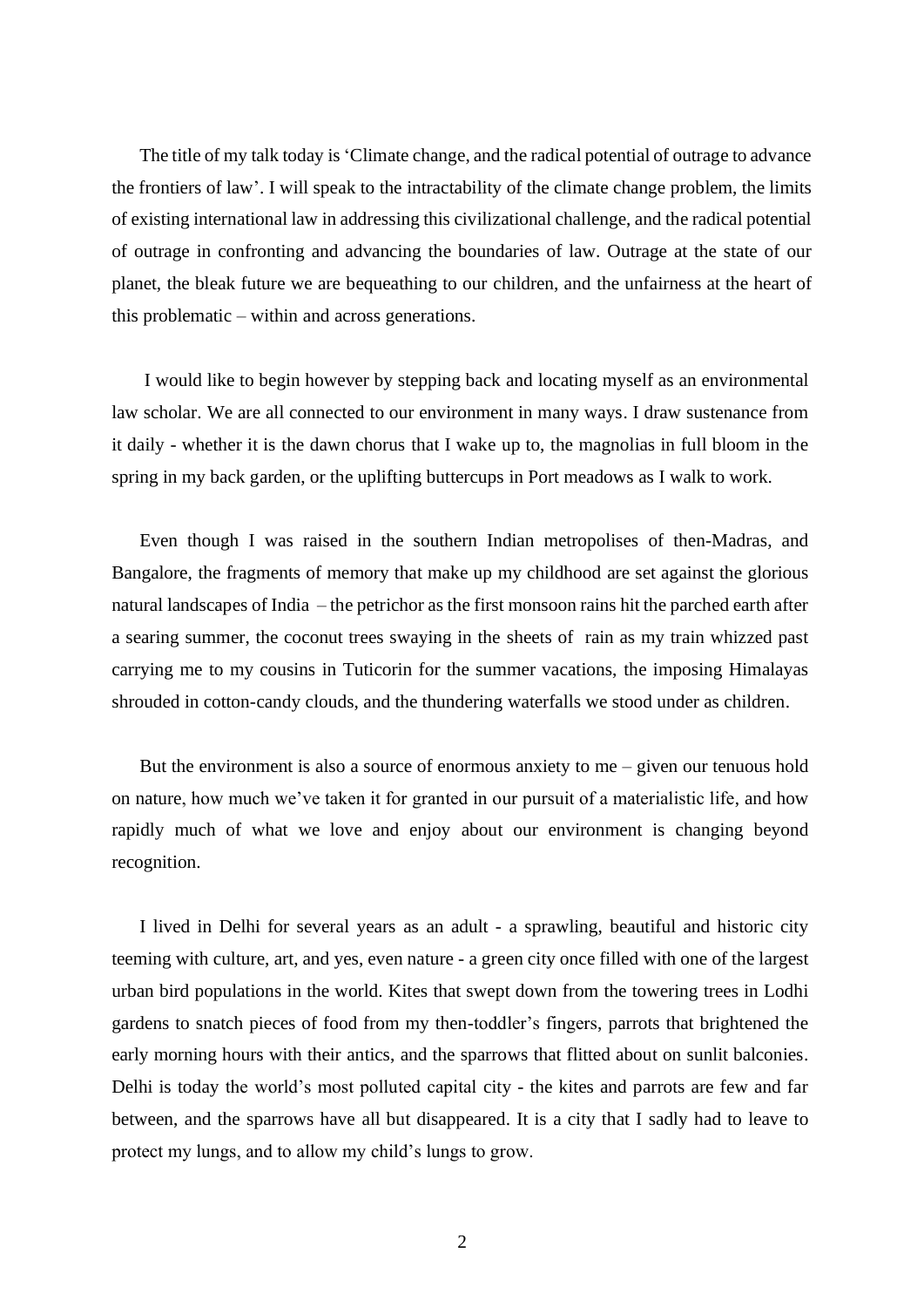The Covid crisis these last few years has also been a stark reminder to me of our profoundly altered relationship with the natural environment. It has underscored the consequences of biodiversity loss and ecosystem degradation for human health, well-being and survival, and indeed for the day to day mechanics of our life – all of which changed dramatically in March of 2020. I see it as an omen of things to come on the climate.

It is this acute anxiety I feel over our rapidly changing environment that fuelled my interest in the law. Can law and regulation protect our environment? Can law protect us from humankind's excesses? Can it protect us from ourselves?

I've spent my career seeking to answer this question in relation to the threat of climate change, characterized as the 'defining issue of our age' (former UN Secretary-General Ban Ki Moon), 'humanity's greatest threat in thousands of years' (Sir David Attenborough), and the issue 'that will define the contours of this century more dramatically than any other' (former US President Barack Obama).

## **The Science**

Successive reports of the Intergovernmental Panel on Climate Change have demonstrated that climate change is real, its impacts are discernible, and that it is occurring ever faster and in more devastating ways than once predicted.

The Sixth (and latest) Assessment Report of the Intergovernmental Panel on Climate Change (2021-2022) found that: '[i]t is unequivocal that human influence has warmed the atmosphere, ocean and land.' And 'the scale of recent changes across the climate system' ... 'are unprecedented over many centuries to many thousands of years.' The global average surface temperature is already 1.1**°**C warmer than the pre-industrial period, and ten of the warmest years on record have occurred since 2005.

Such climate change is causing 'increased heatwaves, droughts and floods' - heatwaves are sweeping through the US and South Asia at the moment - all of which are 'driving mass mortalities in species such as trees and corals.' Indeed, many scientists fear that a sixth mass extinction of species is underway - one million plant and animal species are likely to disappear – forever changing the world we leave to our children. Scientists tell us we are already at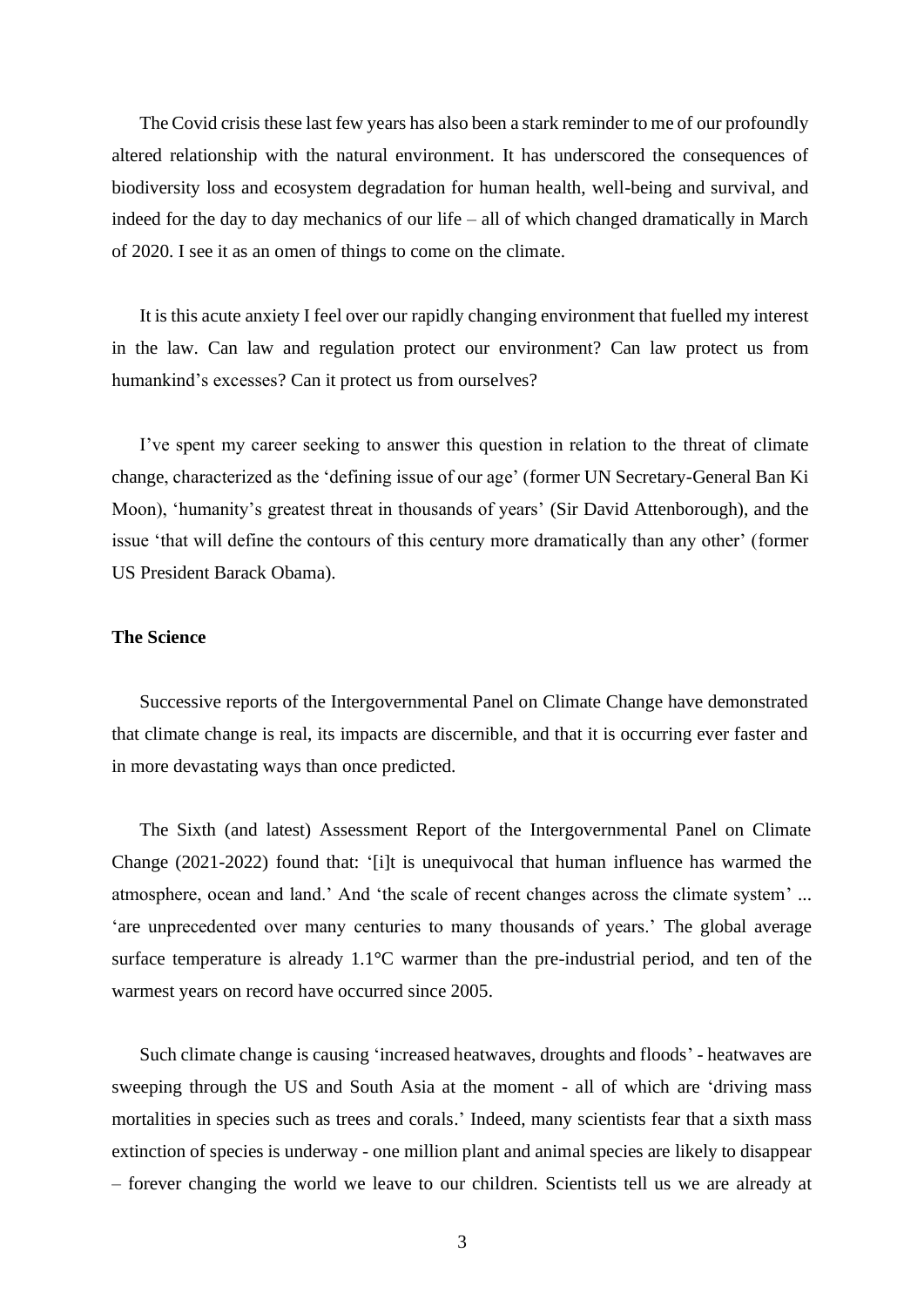various natural 'tipping points' – beyond which environmental harms get exponentially worse – threatening the health and even the ultimate survival of humanity.

And, as these devastating impacts are unfolding – as heatwaves spread across the world, glaciers melt, islands sink, wildfires rage and storms and floods ravage the earth - 'GHG emissions have continued to rise'. Indeed, 'average annual GHG emissions during 2010-2019 were higher than in any previous decade.' (NASA, Climate).

This is a damning indictment of the international community that seems to be as many have noted, 'fiddling as the world literally burns.'

The central and resounding message across a slew of scientific reports is that current patterns of production and consumption, population growth and technological development are unsustainable. Full stop.

In the absence of transformative change involving all states, sectors of the economy, and across the full gamut of stakeholders and actors, irreversible and unprecedented environmental harm will be unleashed on the planet.

Margaret Atwood, in the eerily prescient *MaddAdam trilogy (2005)*, asks the ever-pressing questions at the core of our current environmental crisis: '[w]hat if we continue down the road we're already on? How slippery is the slope? What are our saving graces? Who's got the will to stop us?'

### **Sovereign states? Us?**

As the science has become more certain, and the impacts more tangible, the issue of climate change has climbed up the political agenda. The UN climate change negotiations, launched in 1990, attracted a handful of heads of state and a few thousand participants in its early years, but today attracts more heads of states than any other multilateral treaty process. The 2015 Paris conference attracted 150 heads of state and 38,000 participants. The 2021 Glasgow conference, held in the middle of the Covid crisis, attracted 120 heads of state and 25,000 participants.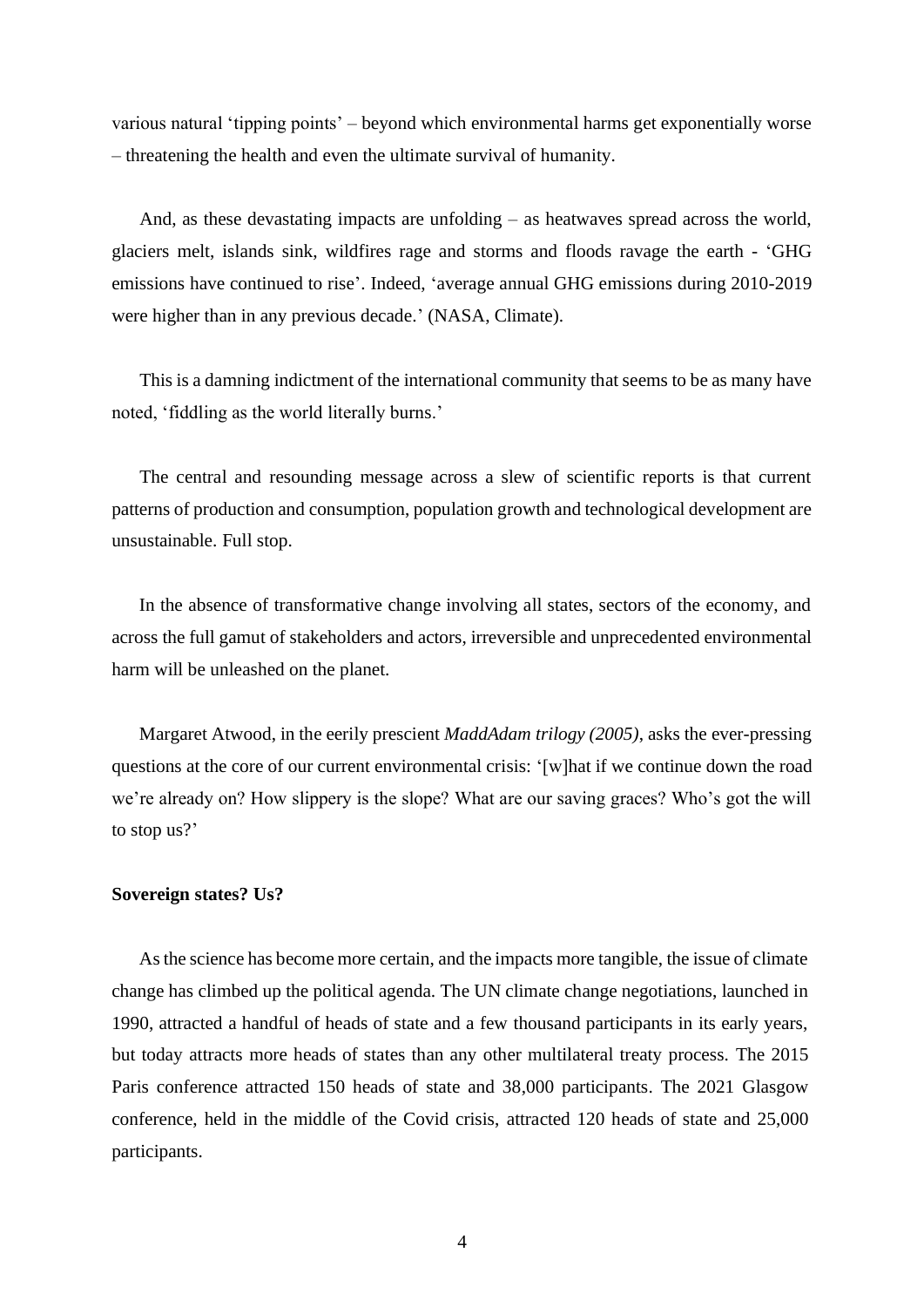Notwithstanding its increasing political salience, the issue of climate change has still proven remarkably resistant to resolution.

#### **Intractability of the Climate Change Problem**

Why? Why has climate change proven to be such an intractable problem?

Because it is, what has come to be characterized in the literature as a 'super wicked' policy challenge.

Climate change is caused by a wide range of production and consumption processes. Its causes and effects are global and require complex collective action. It can be addressed only if all the major GHG emitters are willing to undertake potentially costly, large-scale transformations in their economic and energy systems. Yet, since the benefits of climate change mitigation are shared by the international community as a whole rather than just the countries that take action, the major emitters have little incentive to act on their own.

Moreover, such transformations require buy-in from citizens - from all of us - and a willingness to modify behavioural patterns, adjust lifestyles, and rethink development aspirations. It demands change and sacrifice.

Climate change has consequences for economic and social development, energy access and use, agricultural practices, mobility, and urban planning. It has implications for what we aspire to, how we get to work, what we drive, how we grow our food, where we grow the food that we eat, what we eat, how we travel, where we holiday. We need to rethink these – in systemic terms, and to make 'all of society' changes to address it.

Yet many states are reluctant to make the necessary 'all of society' changes to address it. As erstwhile US President, George Bush Senior, famously declared in 1992, the 'American way of life is not up for negotiation. Period', and so it has proven. The US withdrawal from the Kyoto Protocol during the Bush years, and its withdrawal from the Paris Agreement during the Trump years are examples of this. In former US President Trump's words, '[t]he Paris accord would undermine our economy, hamstring our workers, weaken our sovereignty,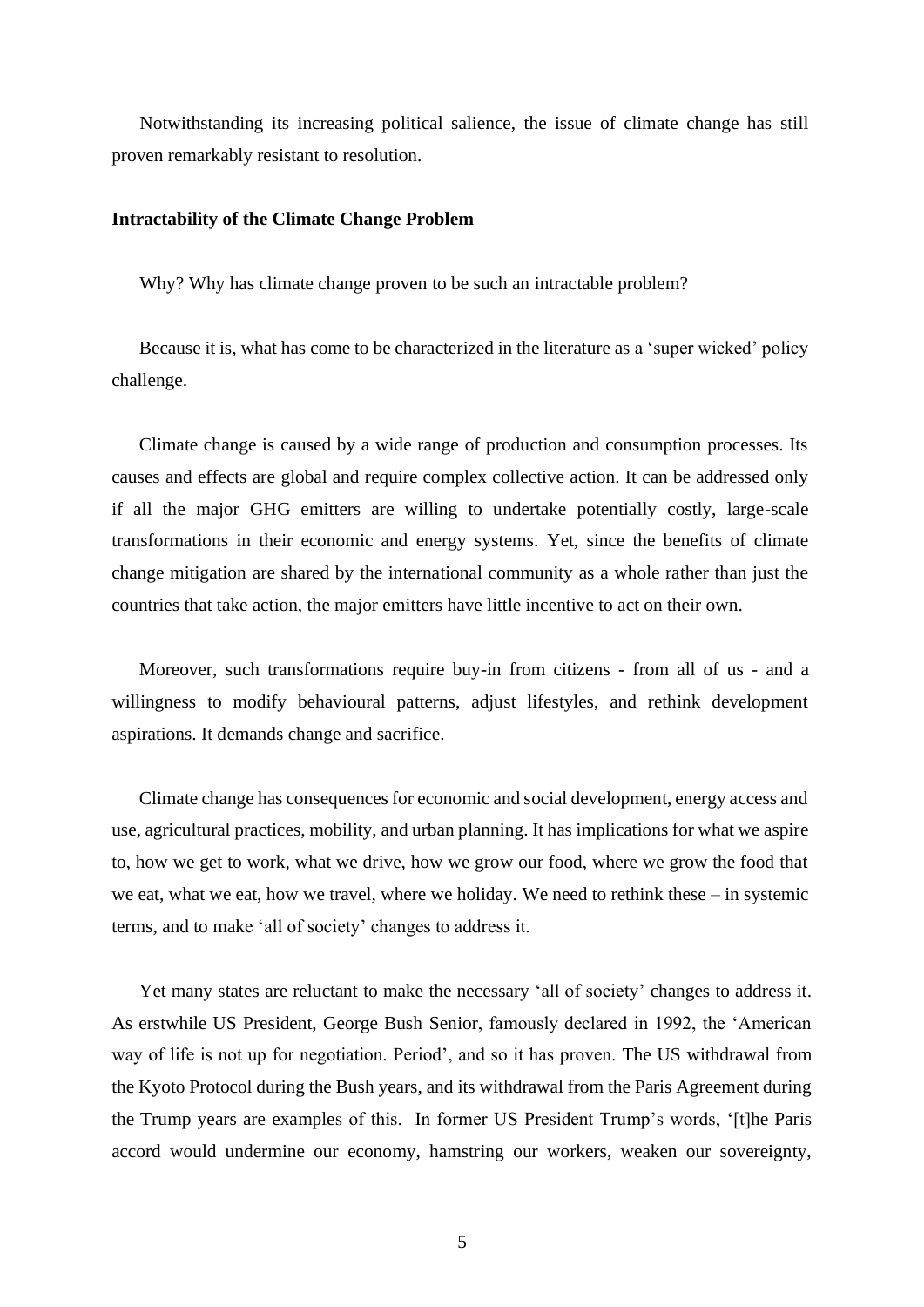impose unacceptable legal risks, and put us at a permanent disadvantage to the other countries of the world. It is time to exit the Paris accord.'

While the US is back - again - to the UN climate fold - the lingering, politically consequential vein of climate scepticism and denial, fuelled by powerful lobbies, remains a threat to meaningful climate action. And, not just in the US. Australia's emissions continued to rise under the previous Conservative government, with its regressive climate policies. In both countries, there are signs of hope that electoral swings, at least in small part because of positions on climate change, will lead to more ambitious action, but it remains to be seen how far these political changes will trigger 'all of society' transitions.

Scepticism is rife in some developing countries as well – in the last three years in Brazil, under the Bolsonaro government, there has been an alarming increase in deforestation (by some estimates up to 34%) in the Amazon rainforest, and a 10% increase in GHG emissions from forest fires.

In other developing countries, even if not fuelled by climate scepticism, there is limited buy-in for costly transformations that bear significant **opportunity costs** in terms of investments in poverty eradication, energy access, and other developmental and infrastructural needs.

Finally, at the irresolvable core of international climate politics is the issue of equity and fairness: between and within developed and developing countries; between those responsible for triggering climate change and those on the frontlines of its impacts; and between our generation and the ones to come.

States have fundamentally different national circumstances, resources, GHG emissions profiles, and vulnerabilities, and therefore differing views on fair burden-sharing. Historically the vast majority of cumulative  $CO<sub>2</sub>$  emissions from 1850 to today have been emitted by developed countries. The US alone is responsible for 20% of all CO<sub>2</sub> emitted since 1850 and is responsible for about 0.2C of warming. Yet, annual emissions from developing countries are over 60% of the total global  $CO<sub>2</sub>$  emissions, and emissions from large developing countries are projected to keep rising. In 2005, China surpassed the US as the world's largest annual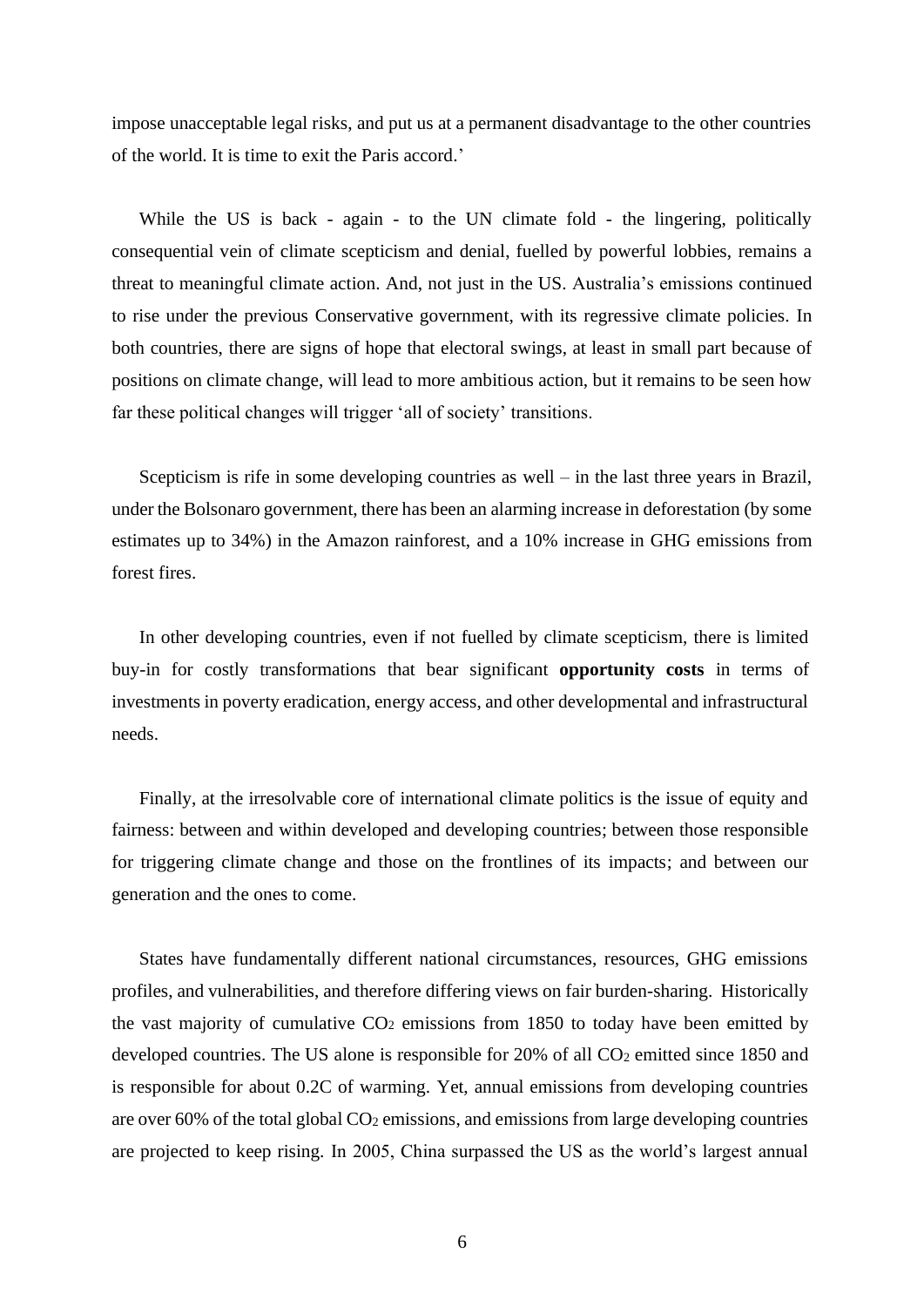emitter of CO2. Between 2000 and 2015, emissions from developing countries increased by 79% while emissions from developed countries fell between 1990 and 2019 by 14.8%.

Climate change, clearly, cannot be effectively addressed without ambitious mitigation action from major developing countries. In any case since much of the infrastructure in developing countries is yet to be built, there are opportunities for avoiding carbon lock-in.

Many developing countries, however, have low per capita emissions, and these are likely to grow to meet their social and development needs. India's per capita CO<sub>2</sub> emissions at 1.8 tonnes is significantly below the US average of 15.2 tonnes. China's per capita emissions of 7.4 tonnes exceeds those of the EU at 6.4 tonnes, but both remain significantly below US per capita emissions.

Further, notwithstanding some blurring of the lines between the categories of developed and developing countries, there are persistent inequalities between those living in developed and developing countries. And many developing countries have yet to provide energy access to all their citizens.

An estimated 940 million people, 13% of the world's population, do not have access to electricity, and Covid increased the number of people without access to electricity by 2% in 2021 (IEA, WEO, 2021). For many developing countries, the burden of addressing energy poverty is crippling. While they can do so in sustainable ways, there are significant cost implications.

Another critical dimension of the equity debate is that the countries primarily responsible for causing climate change are not the ones that will be most adversely affected. Small island states, for instance, that have begun to lose their territories to rising sea levels, have a compelling reason to act. Yet since their GHG emissions are inconsequential, their actions will have no impact on the trajectory of warming, and they have little apart from the moral high ground as leverage in negotiations that often descend into secret deals between major emitters.

The Organization of Petroleum Exporting Countries (OPEC), on the other hand, that are economically dependent on fossil fuels and have high per capita emissions, have compelling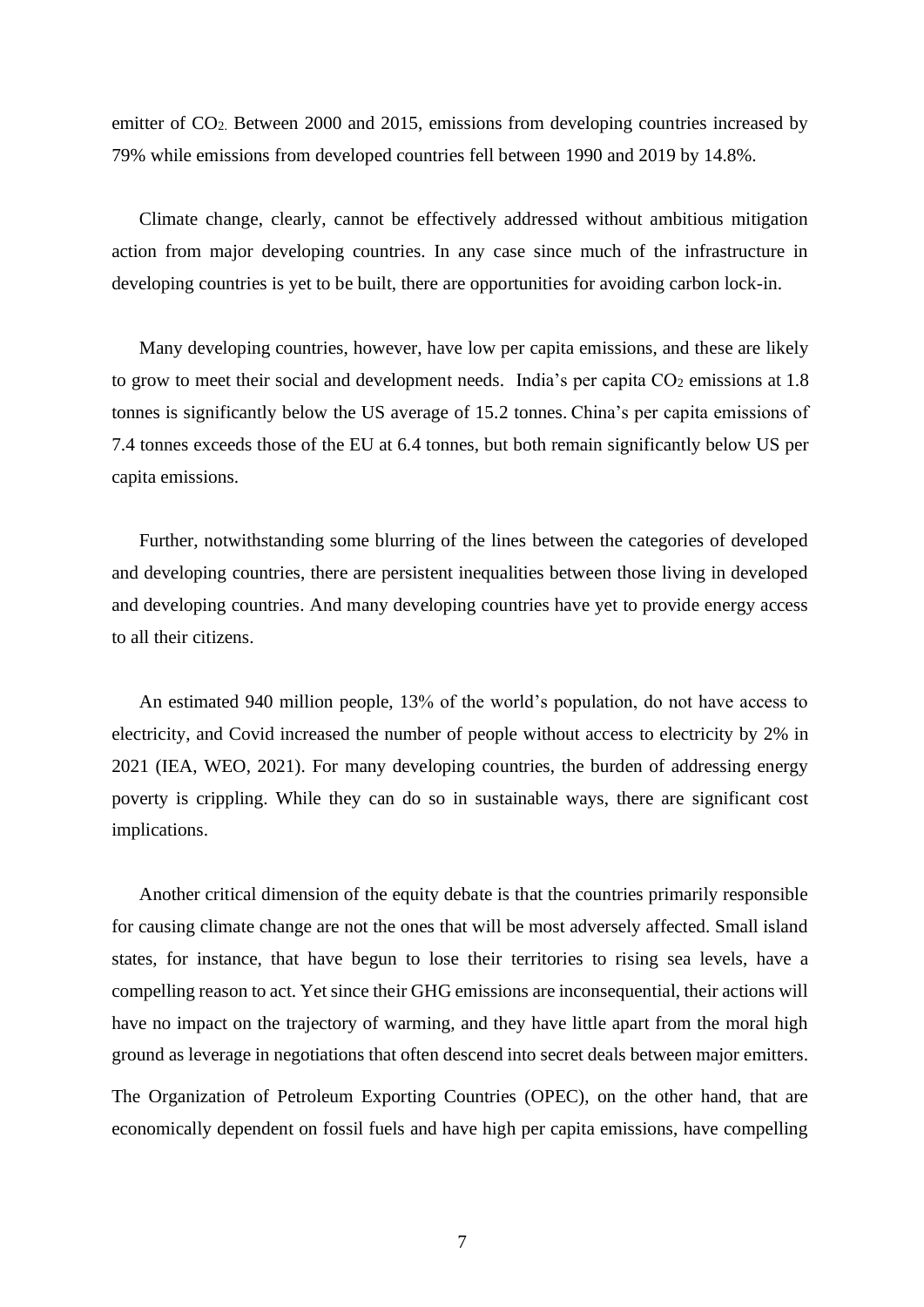reasons, at least in the short term, for inaction and obstructionism in the climate change negotiations.

A final crushing unfairness at the heart of the climate change problematic is intergenerational unfairness. We are leaving not just a ravaged world to our children, but also the overwhelming burden of addressing environmental harms that we've created.

It is this seemingly irresolvable and intractable problem that the community of sovereign states - with differing incentives, motivations, priorities, drivers, political and legal cultures – has been seeking to address over the last three decades. And, in the process the limits of existing international law in addressing this civilizational challenge have become all too evident.

If climate change is indeed the 'defining issue of our age' then our response to it will define us as a civilization. Our response to it so far, however, is a withering comment on our civilization.

#### **Limits of the International Climate Change Regime**

Although the international community has been in negotiations for over three decades and agreed on three legally binding instruments – the 1992 Framework Convention on Climate Change, the 1997 Kyoto Protocol, and the 2015 Paris Agreement – these instruments have at best made a dent in 'business as usual'.

The international climate change regime - a product of a consensus based decision-making process among states deeply protective of their autonomy – is located in the sweet spot between the criss-crossing red lines of States, and so has perhaps inevitably settled at the least common denominator. It is fundamentally limited in at least four ways:

First, rather counter intuitively, the international climate change regime does not oblige states to take specific GHG emissions reduction targets and achieve them. The 2015 Paris Agreement places a binding procedural obligation on states to submit 'nationally determined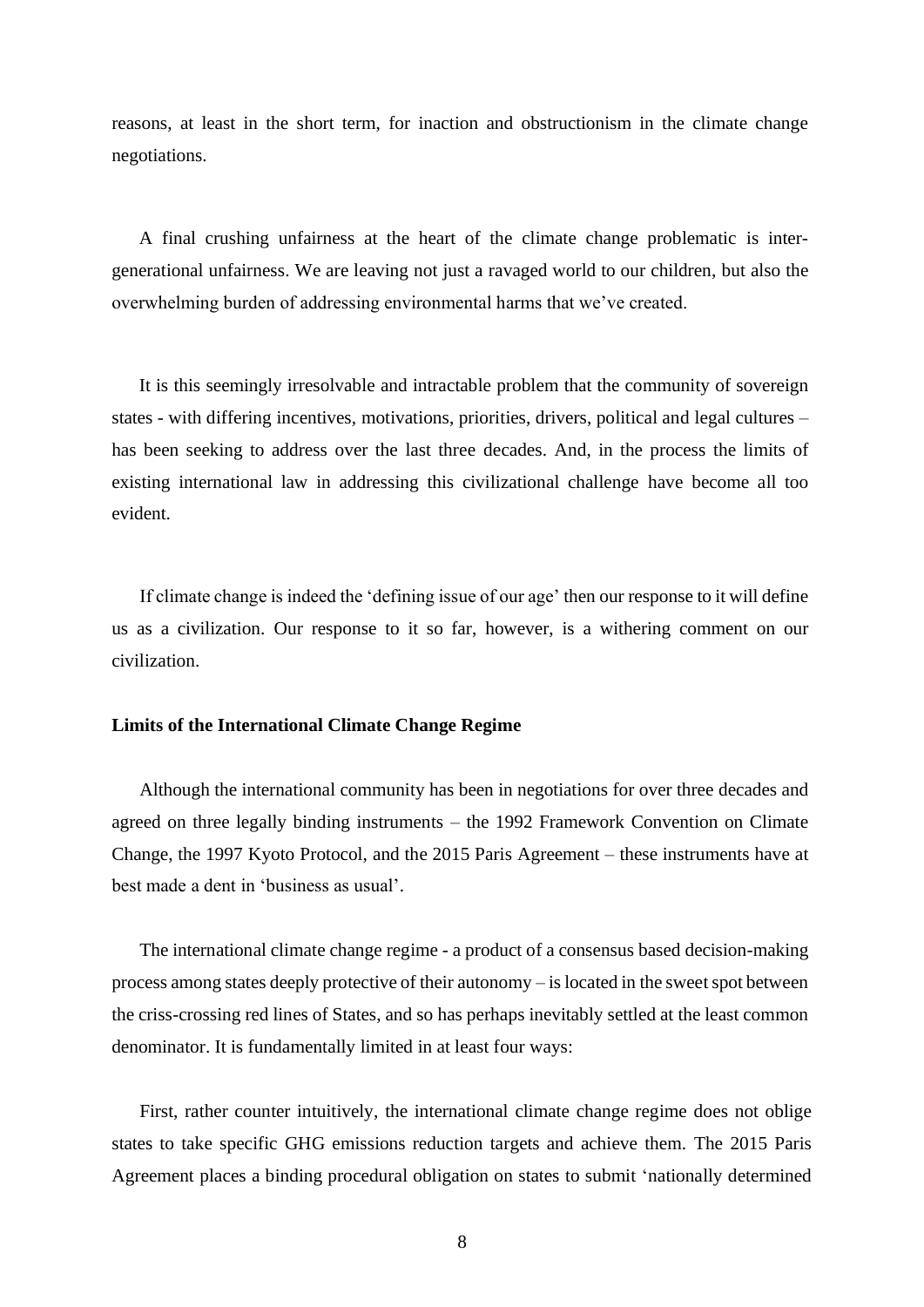contributions.' A few things to note about this obligation. The contributions or targets are nationally determined not multilaterally negotiated, and states are given considerable autonomy in determining and setting these targets for themselves. There is no mechanism to review the adequacy of national contributions in relation to either their ambition or fairness. And, there is no obligation of result attached to the national contributions that states take on, so they are not obliged to achieve the contributions they choose for themselves. Such national autonomy, has, not surprisingly, resulted in national contributions that do not add up to what is necessary to achieve the 'purpose' of the Paris Agreement – to hold temperature increase to 'well below 2**°**C' and strive towards 1.5**°**C. The first round of national contributions put us on track to an over 3**°**C temperature increase. The current contributions place us on a pathway to 2.4**°**C temperature rise. To be clear these are promises at this point, and projections based on promises. Under current policies, the global average temperature is set to increase by 2.7**°**C (Climate Action Tracker, 2021).

The IPCC's latest report made it clear that given current emissions trends, even with deep cuts to 2030, an 'overshoot' is almost inevitable i.e., temperatures will exceed 1.5**°**C before (we hope) coming back down.

Second, the international climate change regime does not contain a mechanism to generate accountability for the targets that states have chosen for themselves. Although states are required to provide information with their national contributions, they can choose the informational requirements that apply to them. There is a transparency framework which requires states to provide information necessary to track progress in achieving their national contributions. But the transparency framework was carefully negotiated to exclude a robust review function. The accountability for targets taken and their achievement thus far has been demanded and checked by non-state actors from outside the formal UN climate regime.

Third, the international climate change regime contains very limited avenues for fairness and equity concerns to be addressed. A central question in the negotiations right from the start has been how to fairly share the burden of addressing climate change. What is each country's fair share, and how can we ensure that each country is doing its fair share? This is a deeply contentious question, and in the interests of reaching consensus, the Paris Agreement side-steps this question, and deliberately leaves only a few carefully curtailed avenues for issues of equity and fairness to be raised.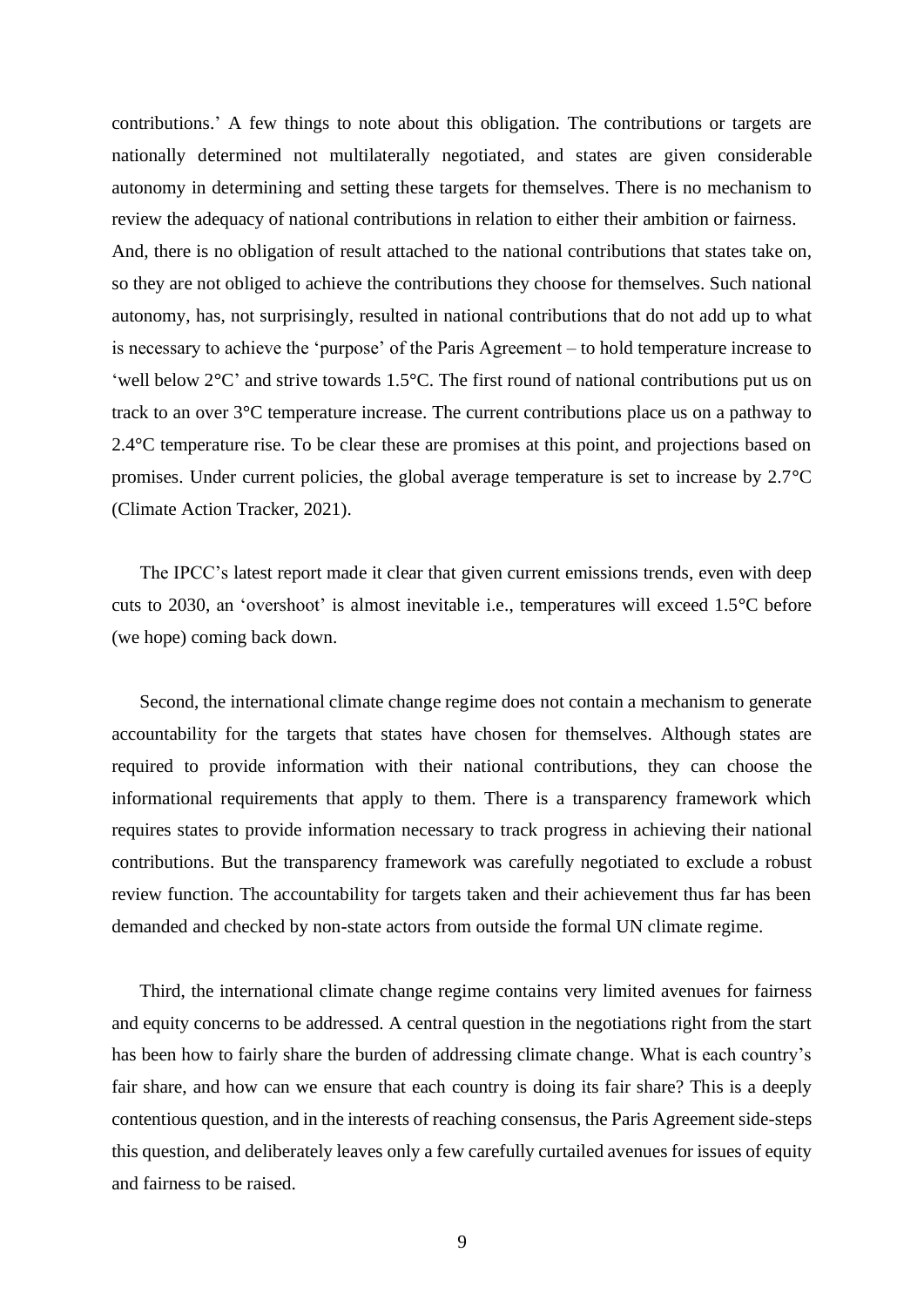The first avenue: states are encouraged to explain when they submit their contributions on how their contribution is fair and ambitious. Needless to say, States offer self-serving narratives of fairness. For instance, over 110 states argued that their targets were fair because their GHG emissions constituted a small share of the global total. If you add these up, however, it amounts to over a 1/3 of global GHG emissions. Fairness in the climate regime, like ambition, is selfdetermined.

The second avenue is the ongoing 'global stocktake' under the UN climate process – an assessment of collective progress towards the long-term goals of the Paris Agreement, including the temperature goal. The Paris Agreement requires this stocktake to be undertaken in the light of equity. However, it is unclear, given the stocktake engages in an assessment of collective rather than individual commitments and progress, how it will translate into fairer contributions from states.

Fourth and finally, there is a fundamental mismatch in the international climate regime between promises made and promises kept in relation to support - an implementation gap, as it were. The vast majority of the national contributions submitted by developing countries are contingent on the provision of financial support, yet there is limited finance available for this. Developed countries had pledged in 2009 to mobilize 100 billion US\$ per year by 2020, but in Glasgow in 2021, they acknowledged, 'with deep regret' that this promise could not be kept. And 100 billion US\$ per year is only a fraction of the finance required to meet the 1.5**°**C temperature goal. The International Energy Agency predicts that putting the world on track to 1.5°C requires 'annual investments in clean energy projects and infrastructure to nearly 4 trillion US\$ by 2030' (World Energy Outlook, IEA, 2021). And the IPCC's Sixth Assessment Report found that current levels of finance were 3 - 6 times below what is needed for a 1.5°C or even a 'well below 2°C' pathway.

It is clear then that international law has not advanced apace with the science, the political will that animates the climate change regime ebbs and flows, compromises are reached through constructive ambiguity that often allows issues to fester, and progress is so slow and incremental that the narrow window left to avert the most dangerous climate change is nearly closed.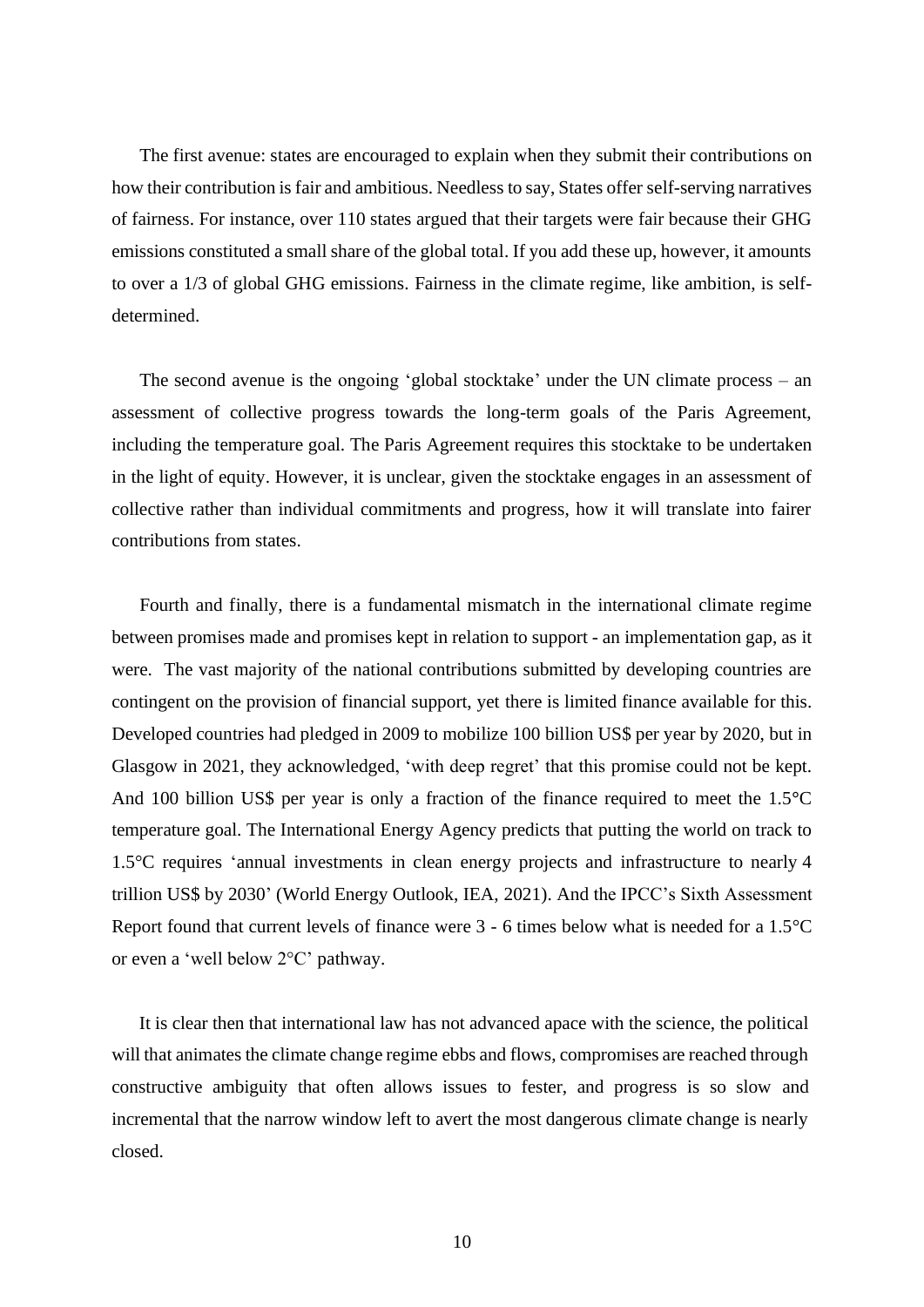#### **The Radical Potential of Outrage in Advancing the Frontiers of Law**

The world has arrived at biosphere tipping points – the edge of a precipice, beyond which lies irreversible environmental harm that fundamentally compromises life support systems. Despite this state of 'planetary emergency,' there are clear limits to what the current architecture of international law - hostage to national will and politics - can do and can be expected to do. If international law is to do more, it must move beyond the constraints of the current architecture and framing and embrace a fundamental reconceptualization of existing models of governance, whether economic, political, social, or legal. Fundamental realignments, at the scale required, demand imagination – imagination that is both outrageous, and fuelled by outrage.

Outrage can be epistemically productive. Outrage generates knowledge about and focuses attention on unfairness, indeed it prevents unfairness from becoming invisibilised as harm.

Outrage builds support, fosters solidarity, and thrives on passion and connection.

It is outrage that we hear in the searing words of Mia Mottley, the Prime Minister of Barbados, '[w]e refuse to be relegated to the footnotes of history' she says, 'and to be collateral damage for the greed of others…'.

It is outrage we hear in the words of Hubert Minnis, Prime Minister of the Bahamas, '[s]mall island countries … are on the frontlines of being swallowed into an abyss, created initially by human activity and increasingly by inaction.'

It is outrage we hear in the words of Vanessa Nakate, Youth Activist from Uganda as she draws the eyes of the world to the loss and damage suffered as a consequence of climate change, '[y]ou cannot adapt to lost cultures, you cannot adapt to lost traditions, you cannot adapt to lost history, you cannot adapt to starvation. You cannot adapt to extinction.'

And it is outrage that we hear in the words of Greta Thunberg, '[w]e deserve a safe future. And we demand a safe future. Is that really too much to ask?'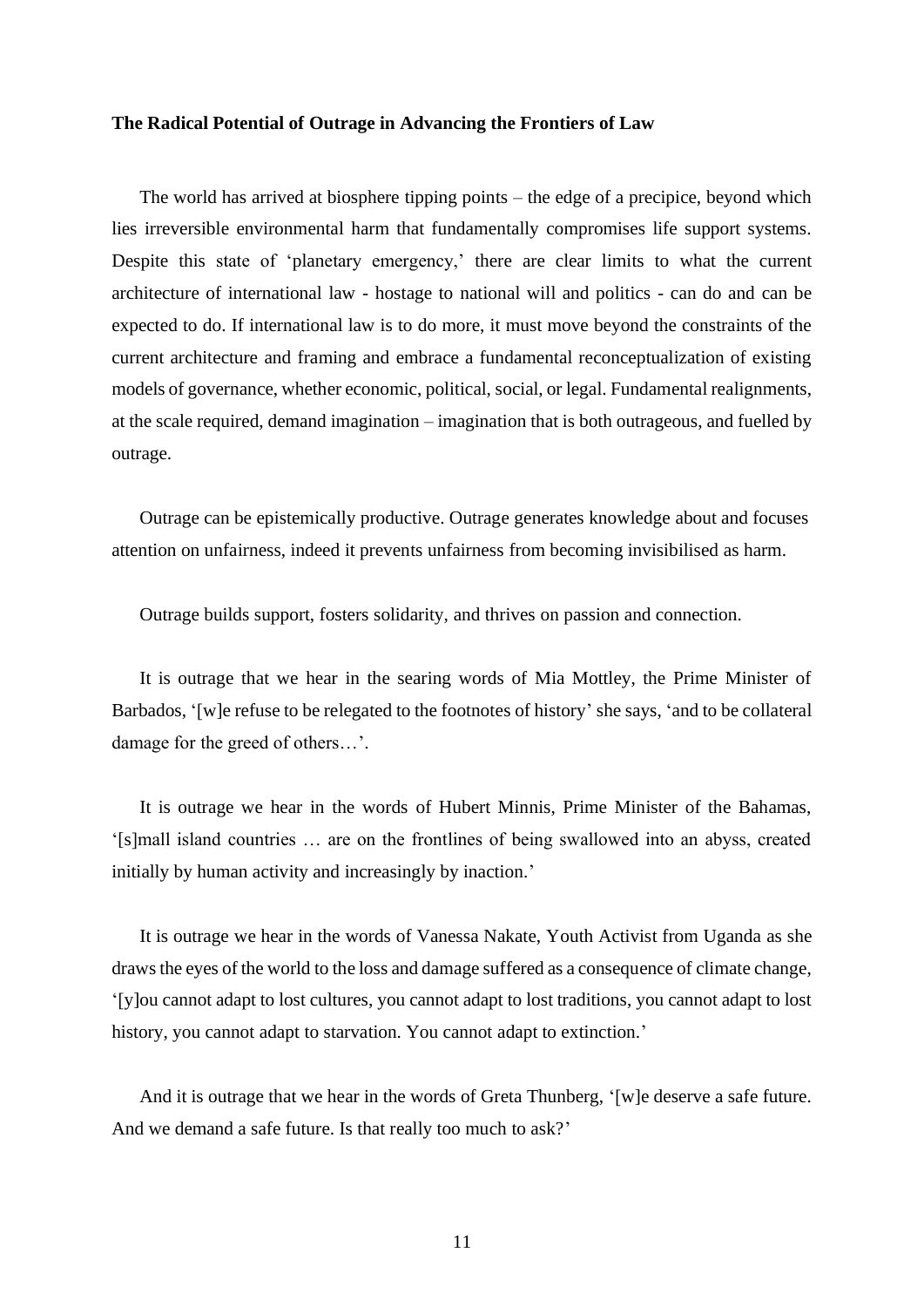It is outrage that galvanizes children to strike school, investors to divest from fossil fuels, and activists to occupy oil rigs, block fossil fuel extraction, glue themselves to stock exchanges, tunnel under rail construction lines and fly drones into Heathrow airport.

It is Outrage.

Outrage can also be legally productive. Outrage has triggered a gathering storm of cases, many experimental and pushing the boundaries of law, before national, regional, and international courts. These cases challenge governments for insufficient ambition, for doing far less than their 'fair share', and for passing the burden of action on to future generations. They even challenge fossil fuel companies for failing in their duty of care.

While many of these cases have failed, often on procedural grounds, some of the creative arguments advanced by litigants – on a wing and a prayer – are beginning to find their mark.

In the milestone *Urgenda* (2019) case, the Dutch Supreme Court, approached by the Urgenda Foundation and 900 citizens, found the Dutch government's climate ambition inadequate and ordered the State to do its 'fair share' and reduce emissions at least 25% in 2020 compared to 1990.

In the *Neubauer* (2021) case, the German Federal Constitutional Court Court ordered Germany to enhance its climate ambition since 'fundamental rights - as intertemporal guarantees of freedom - afford protection against ...greenhouse gas reduction burdens... being unilaterally offloaded onto the future.'

Interestingly experimental cases against fossil fuel companies are also beginning to enjoy early successes in court. In the fascinating case of *Millieudefensie* (2021) the Hague District Court ordered Shell, a non-state actor, to reduce its emissions by 45% by 2030, relative to 2019, holding that Shell had a duty of care to reduce its GHG emissions, given the science and Paris Agreement.

And there are many potentially pivotal cases in the pipeline, brimming with innovative legal arguments.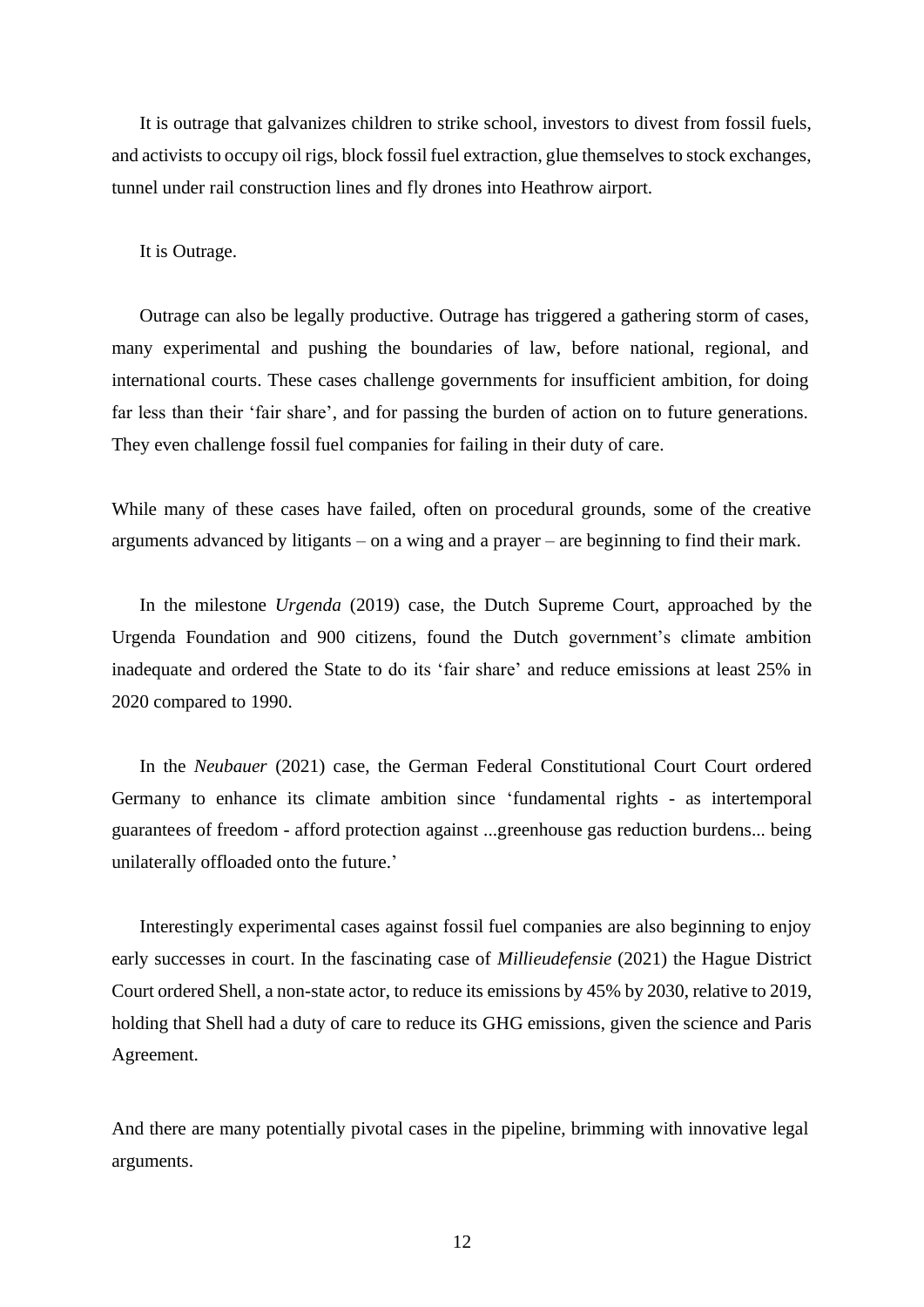At the international level, the small island state of Vanuatu, the world's most 'at risk' country for natural hazards, battered by category 5 cyclones, is spear heading a campaign to seek an Advisory Opinion from the International Court of Justice on the responsibilities of states in relation to climate harm. Surely, the international climate change regime, with its fundamentally limited and limiting approach is not the last word on the responsibilities of states in relation to the climate harms they unleash on others? There is a tapestry of interlocking international obligations and norms including but not limited to the UN climate change regime – what do these tell us about the rights and responsibilities of States in relation to climate harms? A question we don't yet have a conclusive answer to, and the ICJ could provide us a definitive and compelling response.

At the regional level, a group of angry young Portuguese climate activists have brought a case in the European Court of Human Rights, *the D'Agostinho case*, demanding that 33 countries across Europe increase their climate ambition, as they are not doing their 'fair share' to address climate change.

And, at the national level, *Luciana Lluiya v RWE*, pending in the German Courts, is trialling another boundary-defining legal argument. A Peruvian farmer living in Huaraz, Peru, has filed claims for declaratory judgment and damages in the District Court in Essen in Germany against RWE, Germany's largest electricity producer, arguing that by emitting large quantities of GHGs, RWE bears some measure of responsibility for the melting of mountain glaciers near his town of Huaraz.

Needless to say, these cases are few and far between, and even where they do advance the frontiers of law they will not deliver, by themselves a stable climatic future. However, they do demonstrate that outrage will find avenues for legal expression, and innovative legal arguments will have their day in court.

I hope that such cases, with liberal cross-fertilization across jurisdictions, will catalyse political will and trigger transformative change, one state at a time, one sector at a time, one person at a time.